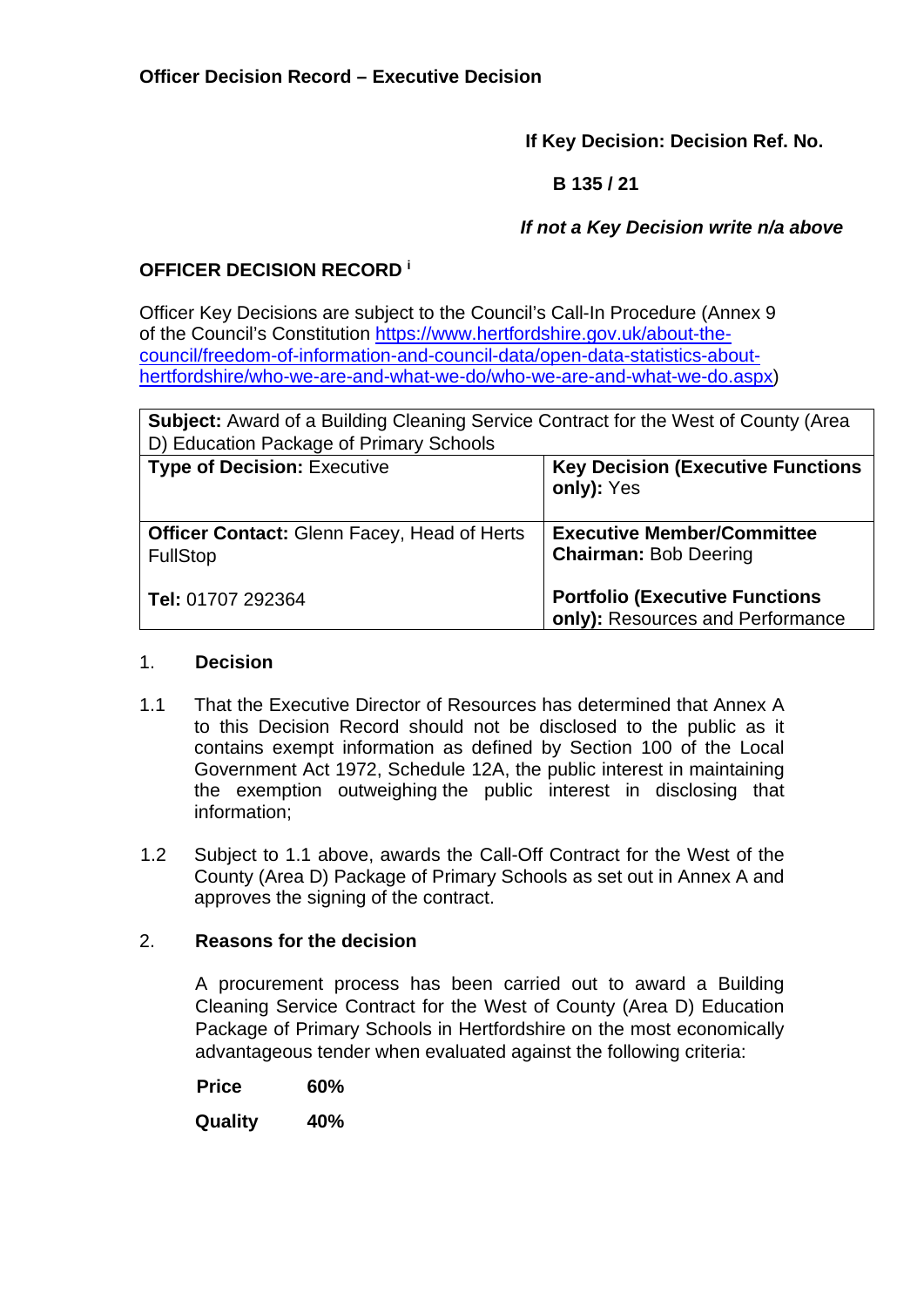### 3. **Alternative options considered and rejected**

The Council published a mini tender under an existing framework and 3 tenderers submitted a bid.

Each of the bids was evaluated against the pre-disclosed price/quality evaluation criteria.

The successful tenderer achieved the highest score when evaluated against the evaluation criteria.

The name of the successful tenderer is set out in Annex A.

4. **Consultation** *(see Summary of Requirements below)*

**Was any Councillor consulted?** No

**If yes:** 

- (a) Comments of Executive Member/Committee Chairman *(delete as applicable)*
- (b) Comments of other consultees

#### 5. **Any conflict of interest declared by a councillor who has been consulted in relation to the decision**

N/A

# 6. **I am proceeding with the proposed decision.**

Signed: Glenn Facey

Title: Head of Herts FullStop

Date: 28/01/2022

Copies of record to:

- All consultees
- hard & electronic copy (if required to be made available for public inspection) to Democratic Services Manager - Room 213 County Hall.<sup>ii</sup>

# **Summary of Requirements to Inform/Consult Councillors**

**Significance of Proposed Action Controversial Relevant Councillor(s) to be Consulted**